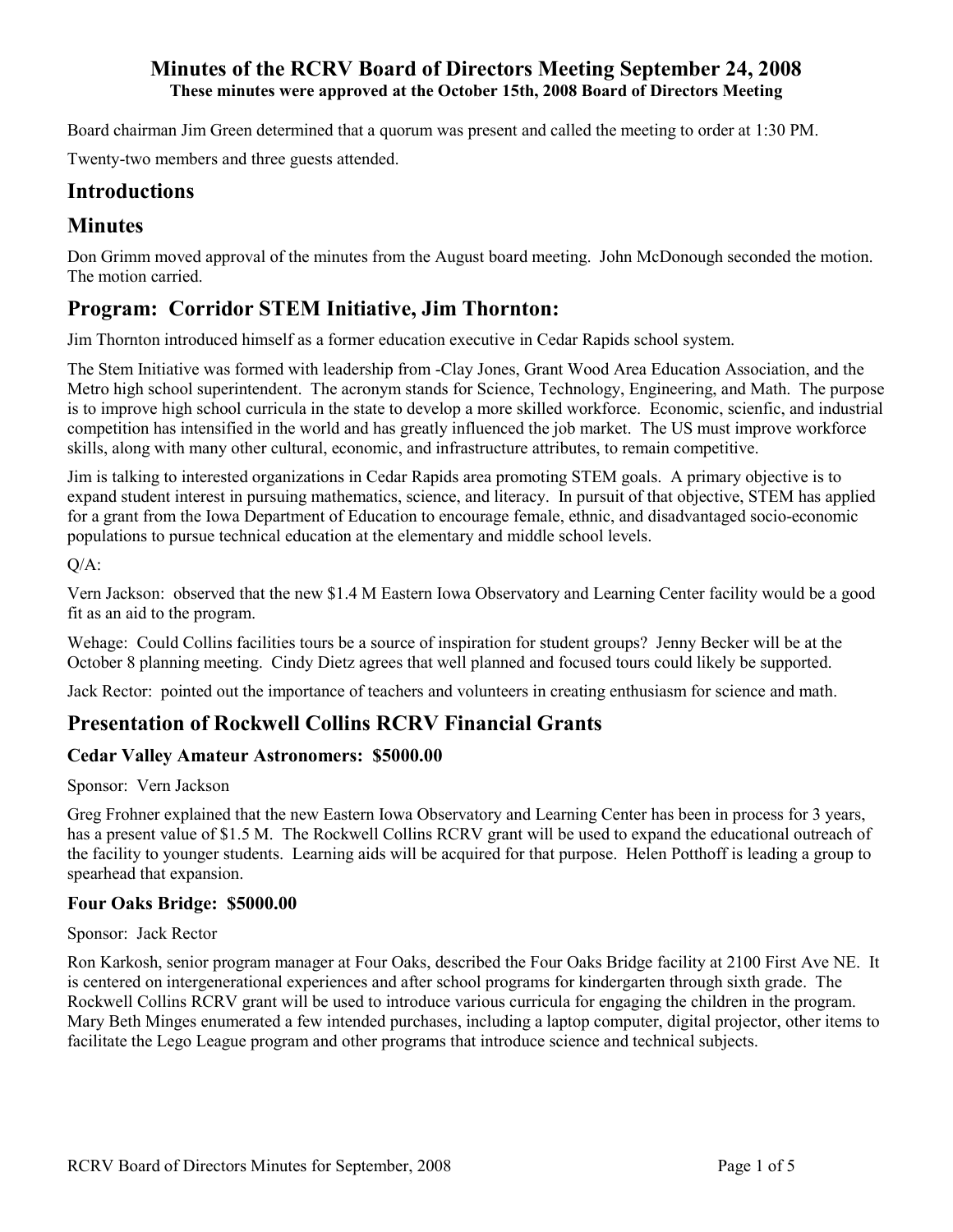# **Committee Reports**

## **Community Projects, John McDonough:**

- We have set up 10/27, 10/28, 10/29 and 11/4 at 10 and 1:30 each day for presentations on the 2009 Rockwell Collins Insurance Package. Linda Dearinger has made arrangements to keep track of reservations for us. Pete and I will review the package tomorrow PM with RC personnel.
- Barb Hoffman, RSVP Director, printed a couple of hundred RCRV brochures for us to pass out at the United Way / Rockwell Collins Volunteer Fair. Also, Jim Green asked Kirkwood students to design a brochure of RCRV as one of there class projects. Final approvals will be made by this board and by RC officials prior to printing.
- We continue to support: The company museum, Lego programs at Regis, 4 Oaks Bridge, Pierce, Viola Gibson, and Wright Schools. Also, SHIIP programs at St Lukes, Witwer Center, and Heritage Area Agency on Aging, EIOLC, SCORE, American Red Cross, St Lukes Festival of Trees, the organ restoration efforts including painting of the History Center Room donation for the effort, Aging Services, and GWAEA.
- We have had several ramp design requests as well the recent build of several new ramps in the area.
- We have been requested to build several stilts for Truman Elementary school.
- Several of our members have been building various tools for Options of Linn County that they lost in the recent flood.
- RCRV SHIIP members have made several "Welcome to Medicare" seminars in recent weeks.
- Just a note, free admission to the Museum of Art until 1 November.

If you can dream it, we can do it.

#### **Communications, Chuck Wehage:**

Most newsletter material was sent to John for publication, with only a few items left. Chuck will check to see if medical insurance briefing dates are included.

#### **Data Base, Jim Klein:**

- The database was updated for the new retiree list for the months of July and August.
- The Volunteer Newsletter mailing list was generated and sent to Rockwell Collins.
- RSVP has indicated that they might be interested in making a mailing to new Rockwell Collins retirees to invite them to join RCRV/RSVP. Since I save the files from Rockwell Collins, I can make a mailing list for any period of interest. I can make an Excel file with the addresses for RSVP to use or I can use Word Mail Merge to print labels. There would a small charge for the label sheets (about 20 cents for 30 labels per sheet) that I would be willing to donate. I will need the RCRV board approval to provide the labels to RSVP. Since this would be for RCRV recruitment, I see not problem with providing RSVP with the labels.
- Info about cost of postage:

There are 108 retirees so far this year that live in Iowa.

| January – February 22 |     |  |  | $x \quad $0.42 = $9.24$  |
|-----------------------|-----|--|--|--------------------------|
| March - April         | 22  |  |  | $x \quad $0.42 = $9.24$  |
| $May - June$          | 44  |  |  | $x \quad $0.42 = $18.48$ |
| $July - August$       | 20  |  |  | $x \quad $0.42 = $8.40$  |
|                       |     |  |  |                          |
| Totals                | 108 |  |  | \$45.36                  |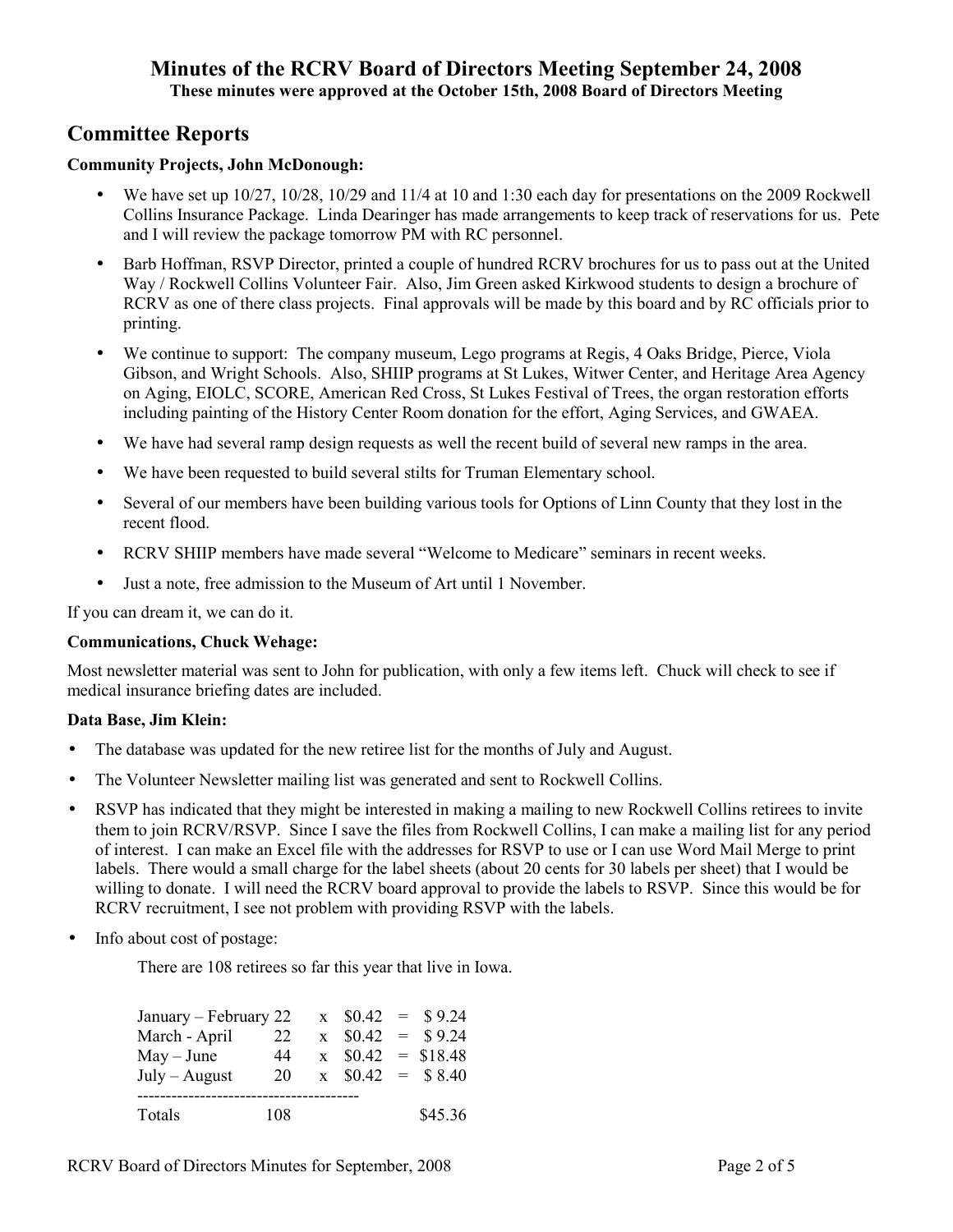## **Recruiting and Retention, Pete Jurgens:**

There are currently 188 active RCRV members, 23 of whom have stopped reporting hours recently. Of those, 11 responded to a letter. One hundred six members have been inactive for a longer time. Pete will try sending letters to those as well.

# **Partner Agency Reports**

### **Aging Services, Carol Luth:**

No report.

#### **Four Oaks Bridge, Beth Minges:**

Vern Jackson is starting a new stock investment class.

The Bridge has established good connections to get volunteers from Kirkwood and from Coe College.

#### **Correctional Services, Heidi Soethout:**

No report.

#### **Grant Wood AEA, Ann Griffin:**

No report.

#### **Heritage Agency on Aging, Linda Dearinger:**

Heritage is inviting FEMA to hold a public forum October 20th at KTOS. Linda suggests that RCRV could man a table there to offer services to people who attend. Hours are from 9:30 to 11:30 AM. Linda is hoping for 200 people.

Q/A:

Jim Green: RCRV serves nonprofits, not individuals. It could be awkward to promote RCRV services to individuals who are not applying through a sponsoring agency.

Rod Thorpe: WRAP should be represented for those people who might have access problems to be addressed.

Rod Thorpe: Can our RSVP brochure be available? The new design will not be printed, but the interim brochure produced by Barbara Hoffman will be available.

Linda reported she is getting request for help installing DTV converters. Linda will refer these requests to John Mcdonough for possible follow up by the Community Projects volunteers.

#### **IBEW, Gerald Vuichard:**

No report.

#### **Jane Boy Community House, Karl Cassell:**

No report.

#### **New Horizons, Mark Beason:**

No report.

## **Options of Linn County, Wayne Clayton:**

This past month we received several new CD-ROMs from Dick Kittrell to replace the ones destroyed in the flood. Thanks go to Dick for those.

#### **REACT, Barb Klawiter:**

No report.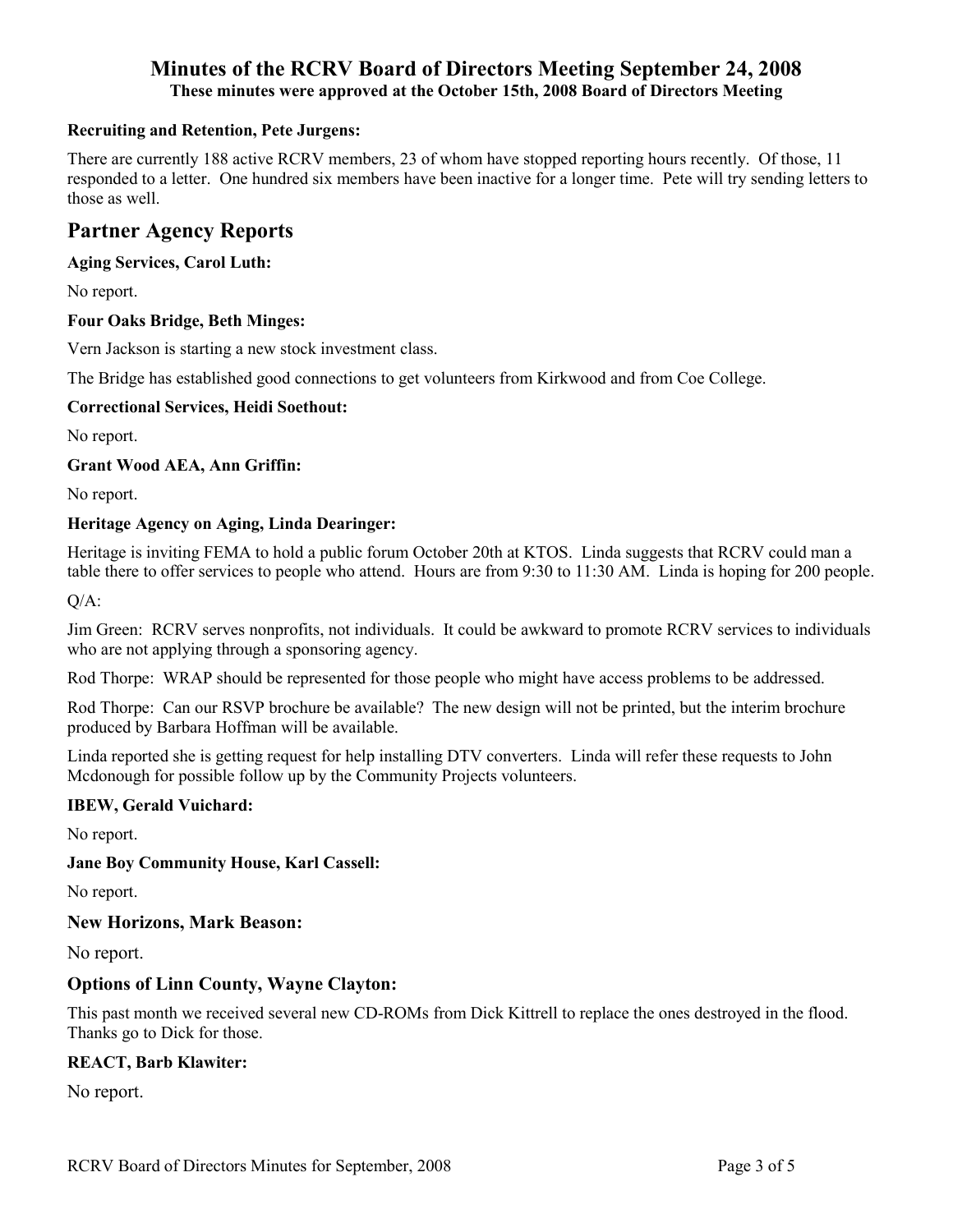#### **Red Cross, Joan Schaffer:**

No report.

**RSVP, Barbara Hoffman:** 

No report.

### **Sixth Judicial District, Heidi Soethout:**

No report.

### **WRAP, Heidi Soethout:**

Twenty-five steels frames were placed on order from Corrections.

Two aluminum ramps are now back in inventory. The wood material inventory is essentially depleted. There are about eight designs in process. Two recently were recently completed.

## **St. Luke's Hospital, Denise Walker:**

No report.

**United Way, Mary Klinger:** 

No report.

# **Rockwell Collins, Cindy Dietz:**

Rockwell Collins has announced availability of a grant \$2.8 M targeted for human service and nonprofit organizations helping flood victims. So far, 70 applications have been received, totaling \$3.0 M. Rockwell Collins intends to spread the total grant over two or three application cycles.

The Seventy-fifty anniversary of the founding of Collins Radio Company occurs Monday, September 22. A number of special activities commemorating the founding will be scheduled during the next year. Souvenir item and memorabilia will be available in the employee store and 75 will be available on the Rockwell Collins web site. The Cedar Rapids Gazette will include a special supplement noting the event next Sunday.

The employee United Way campaign is wrapping up. The community goal is \$10.4 M. As in the past, retirees can expect solicitation letters from the United Way organization.

The History Channel feature, *Modern Marvels*, had a film crew in town last week video taping story about synthetic vision products. This feature is expect to screen early in 2009

Rockwell Collins intends to purchase volunteer management data base for widespread use by many projects. It will be accessible on www.rockwellcollins.com for use by RCRV, *Lego* programs, and many others.

#### **Old Business**

No old business.

#### **New Business**

RSVP has proposed to create a flyer in to be made available to Rockwell Collins employees at the time of their retirement. Barbara Hoffman has proposed that she can mail letters to recent retirees with information and an application form. Jim Green asked the directors to consider whether this proposal would be appropriate.

## Comments:

Keith Sutherland: include a copy of the most recent RCRV newsletter in the mailing. Normally there are about 140 retirees per year, and these could be screened for mailing addresses in proximity to the Cedar Rapids area.

Pete Jorgenson: Barbara Hoffman has been doing a fantastic job of supporting RCRV.